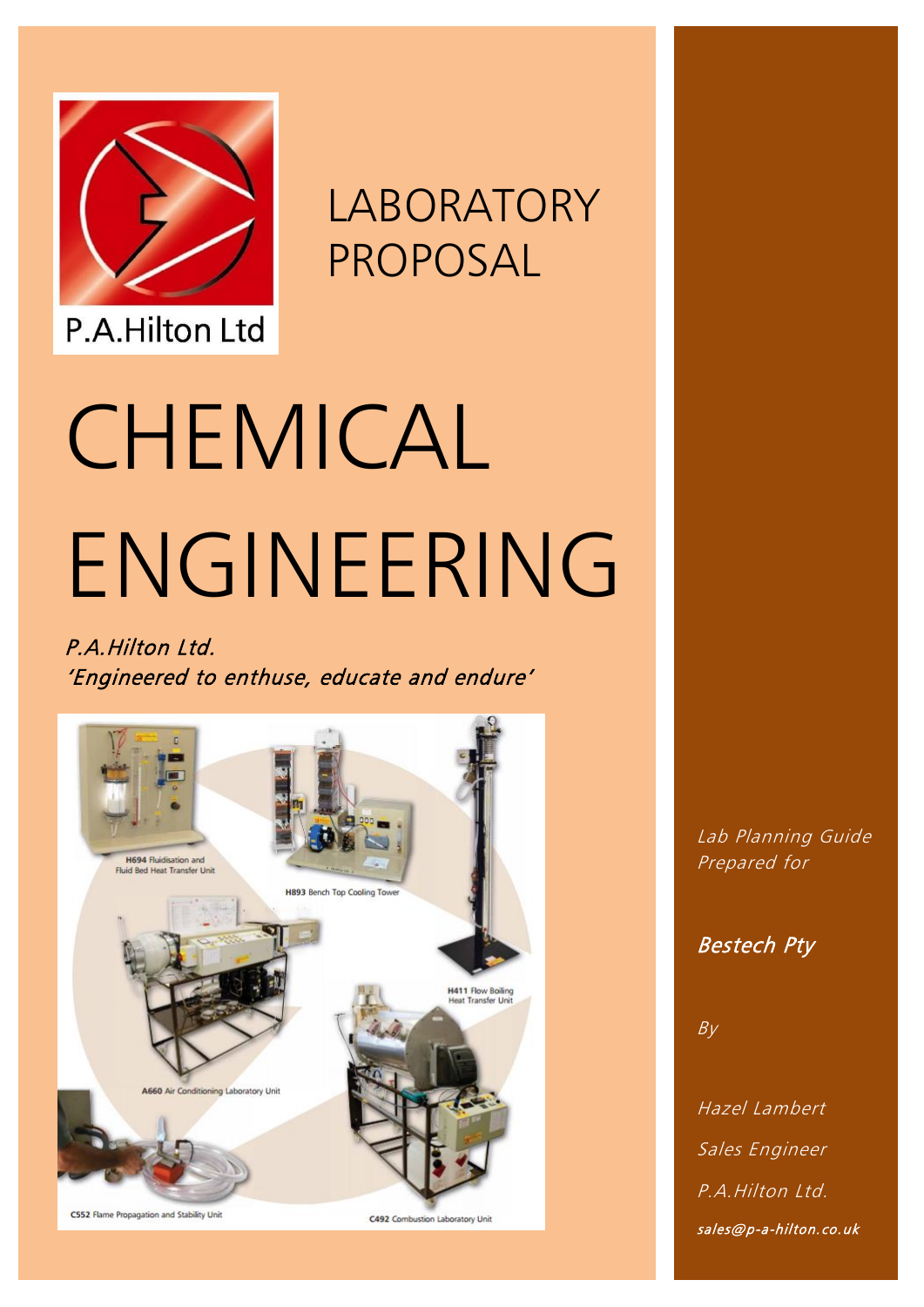P.A.Hilton Ltd.

HFL

# **Contents**

| Introduction to P.A. Hilton   | page 2  |
|-------------------------------|---------|
| <b>Customer References</b>    | page 3  |
| Example Laboratory            | page 5  |
| <b>Product Range Overview</b> | page 7  |
| Laboratory Layout & Design    | page 10 |
| Next Steps                    | page 11 |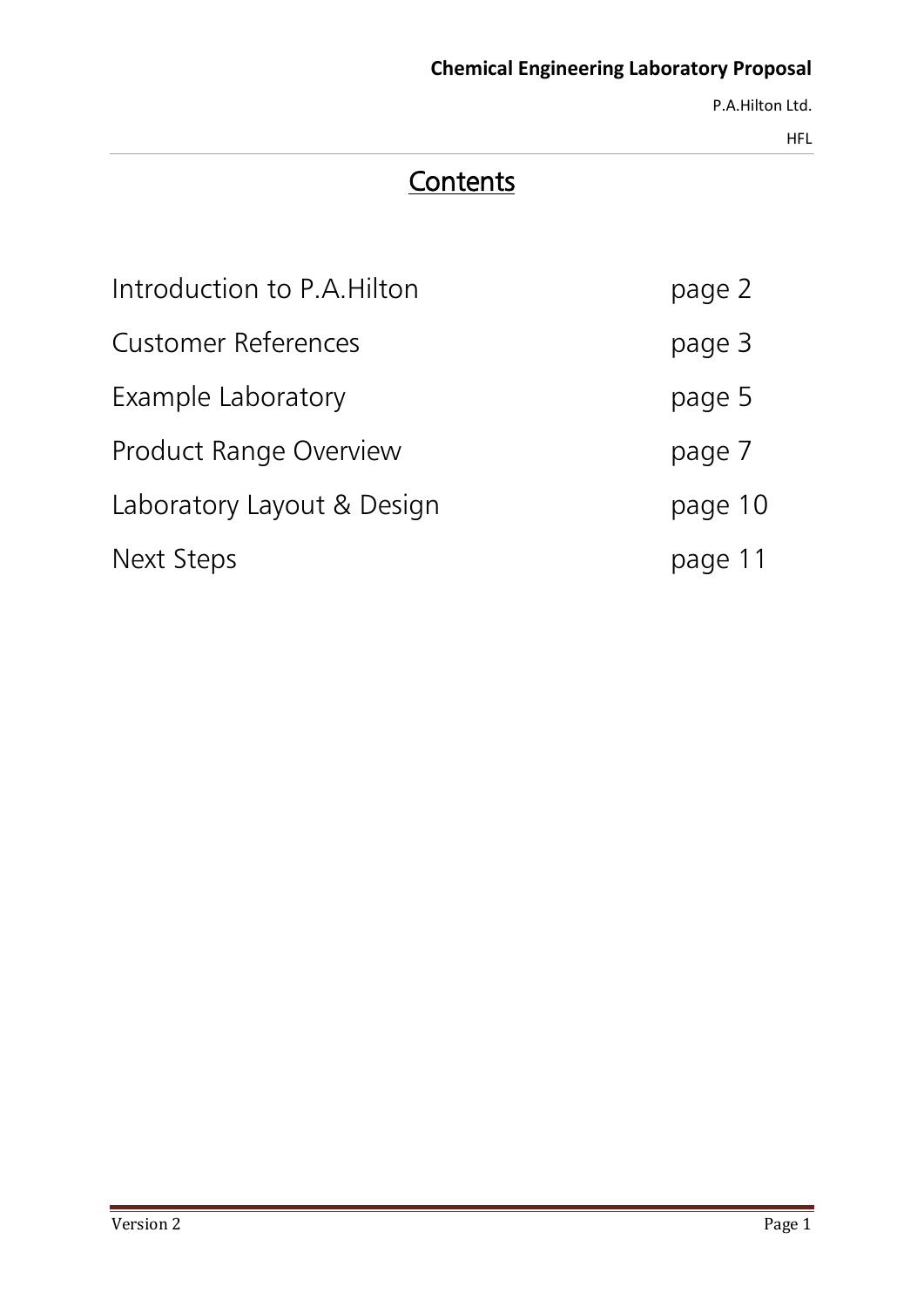HFL

# Introduction to P.A.Hilton Ltd.

P.A.Hilton Ltd is a leading brand name in the provision of educational teaching equipment for engineering. Founded in 1959, we offer customers the reassurance of our knowledge and experience in the field. We are committed to our customers and continue to support units supplied years and indeed decades ago with on-going sales and aftersales support. The longevity and reliability of our products speaks volumes about our high quality standards of production. We manufacture all products in the UK and test each item on our premises to ensure our high quality standards are adhered to before sending out each item. Our research and development team continue to further enhance our product range with the latest ideas and innovations. Unlike other manufacturers we do not simply scale-down industrial equipment for the lab, but start from the perspective of an engineering question or theorem which we then devise custom equipment to suit in a robust format. This lends itself to our motto:

### 'Engineered to enthuse, educate and endure'

We enthuse students by making engineering theorems come to life in the lab by our equipment

We solely focus on products that **educate** meaning our range is focused on learning outcomes with the student at the centre of the process

We build robust products to **endure** class after class of inquisitive students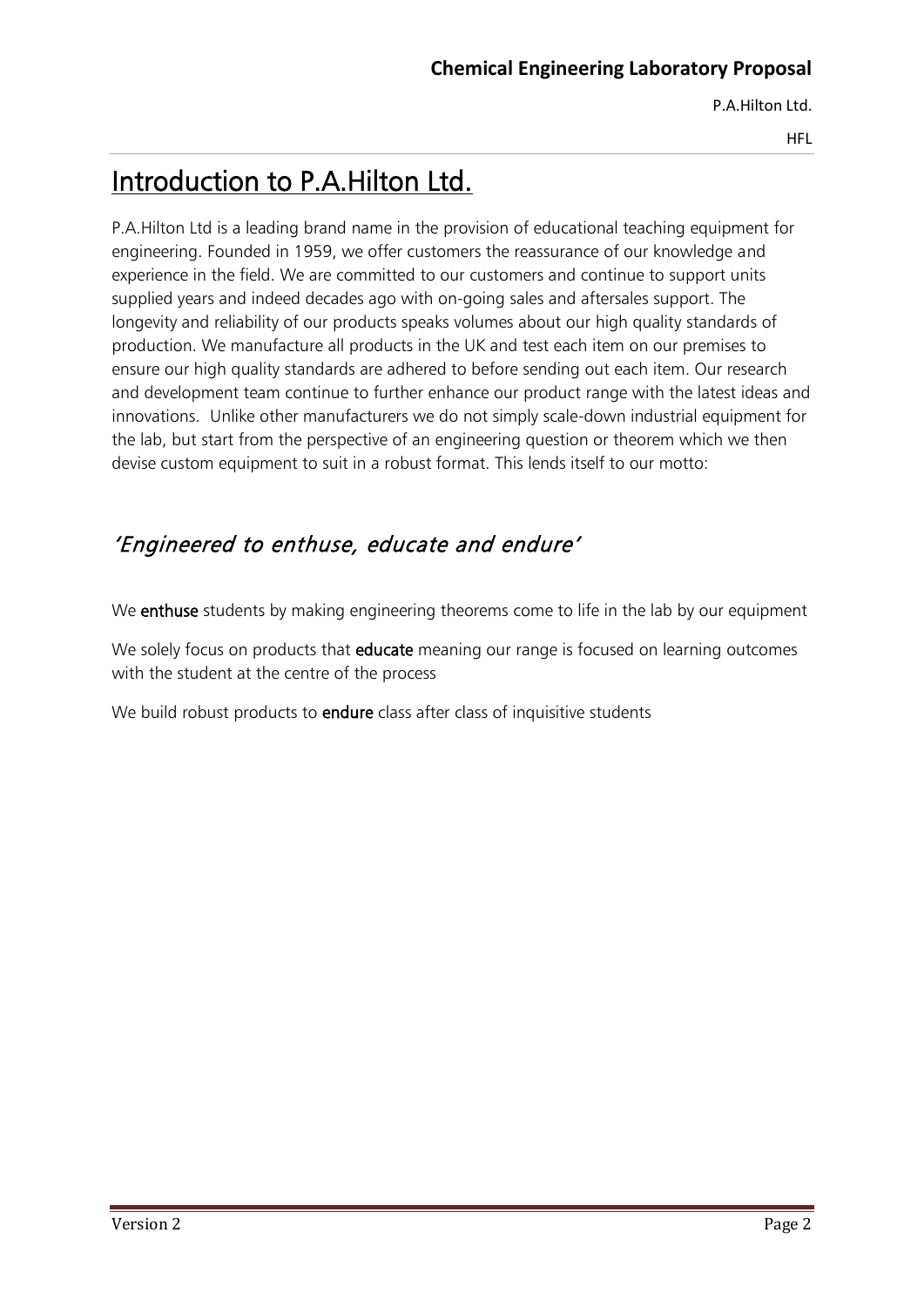HFL

# Customer References -British Isles

P.A.Hilton Ltd. has helped to set up numerous Chemical Engineering Labs around the world over the last half century. We can supply customer lists by country or by product on request. Relevant reference sites in the British Isles for P.A.Hilton Ltd equipment related to Chemical Engineering include:

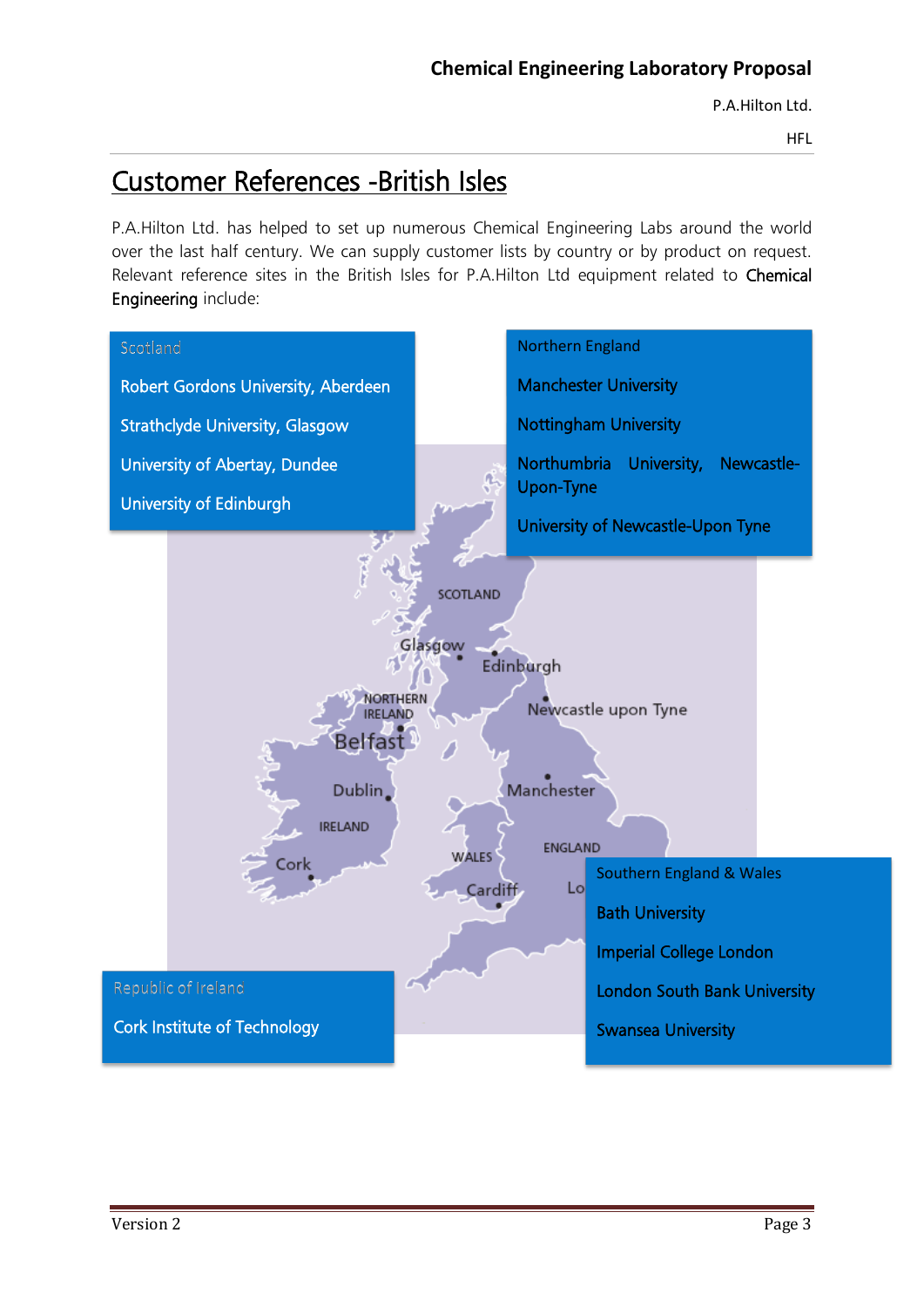P.A.Hilton Ltd.

HFL



Relevant reference sites for P.A.Hilton Ltd equipment worldwide include:

Ministry of Education, Egypt

Zawiyah University, Libya

University of Technology, Malaysia

University of Queensland, Australia

Furthermore, individual Product Distribution Lists are available on request, demonstrating the wide range of institutions to which P.A.Hilton Ltd equipment has been supplied.

We consider all of our customer sites references, so if you would like us to arrange to speak to an existing customer or visit a lab site, please let us know and we can facilitate this at a mutually convenient time.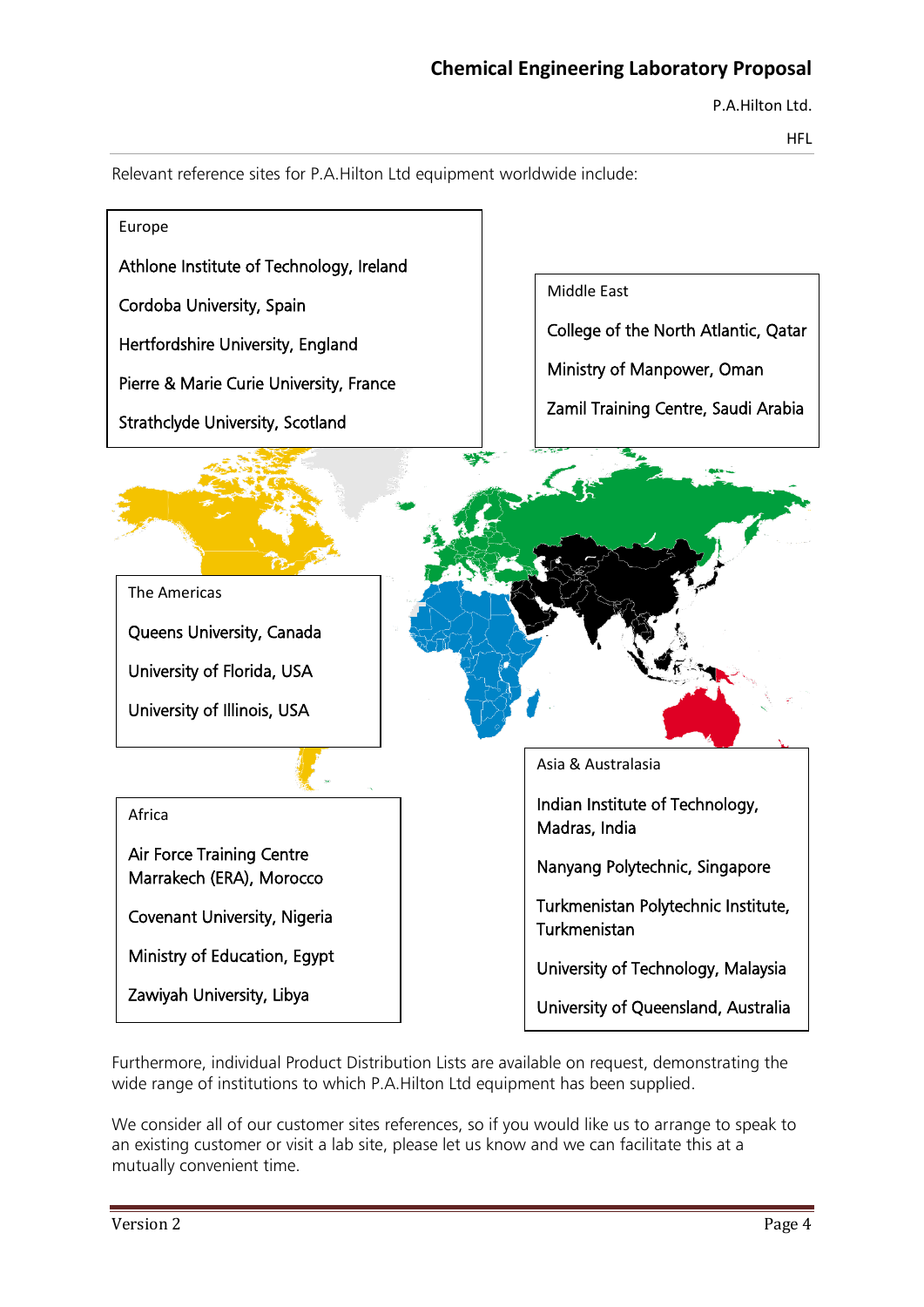HFL



# Example Laboratory

A recent example of a complete Chemical Engineering Laboratory refurbishment with P.A.Hilton Ltd equipment is at Strathclyde University in Glasgow. (University of the Year 2012-2013)

which included the following items:

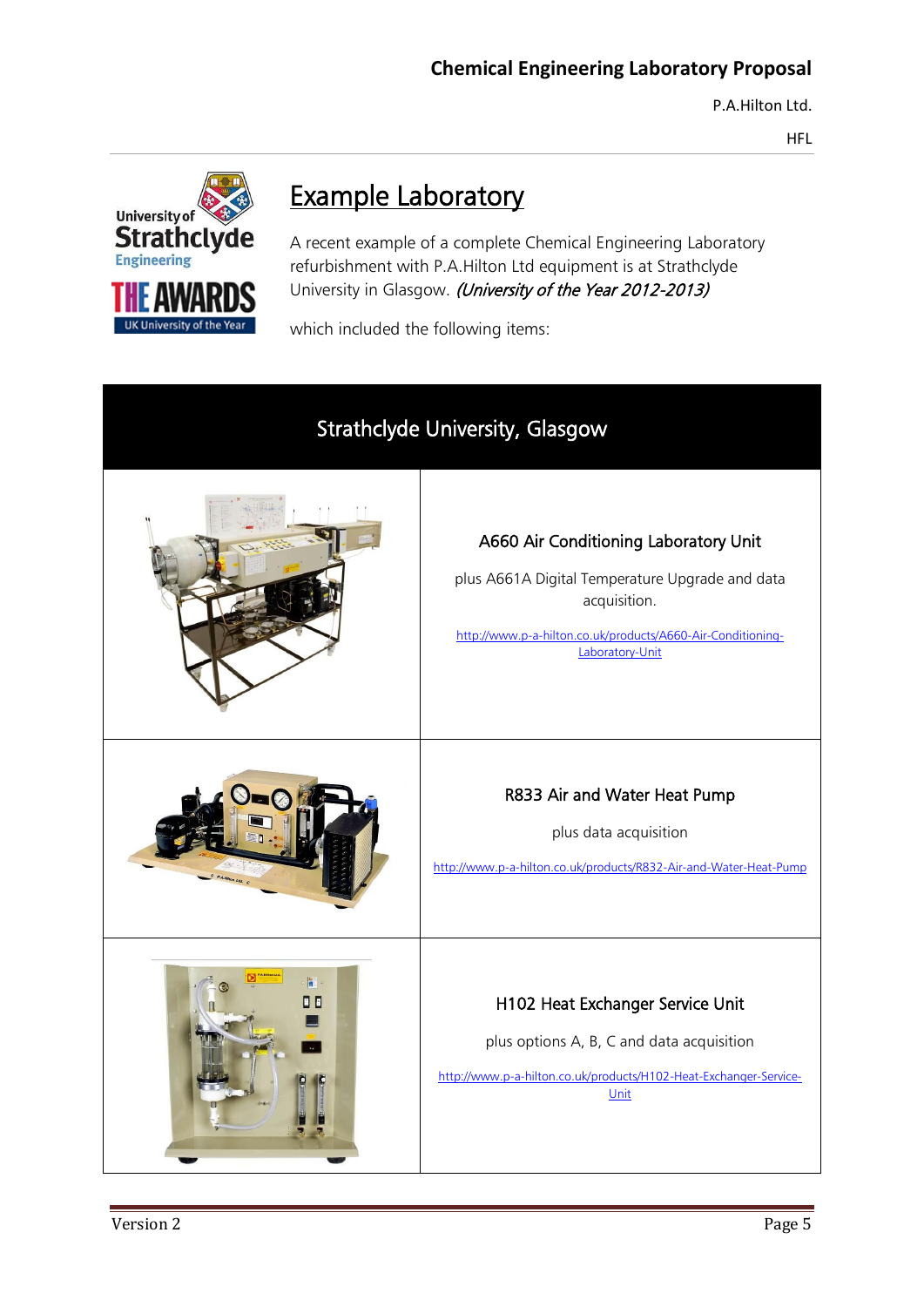P.A.Hilton Ltd.

HFL

|     | H112 Heat Transfer Service Unit<br>plus H112J Perfect Gas Laws Demonstration Unit and<br>data acquisition<br>http://www.p-a-hilton.co.uk/products/H112J-Perfect-Gas-Laws-<br>Demonstration-Unit |
|-----|-------------------------------------------------------------------------------------------------------------------------------------------------------------------------------------------------|
| 000 | H893 Bench Top Cooling Tower<br>plus column A and C<br>http://www.p-a-hilton.co.uk/products/H893-Bench-Top-Cooling-Tower                                                                        |
|     | H656 Boiling Heat Transfer Unit<br>http://www.p-a-hilton.co.uk/products/H656-Boiling-Heat-Transfer-Unit                                                                                         |
|     | RE510 PEM Fuel Cell<br>http://www.p-a-hilton.co.uk/products/RE510-Educational-PEM-Fuel-Cell                                                                                                     |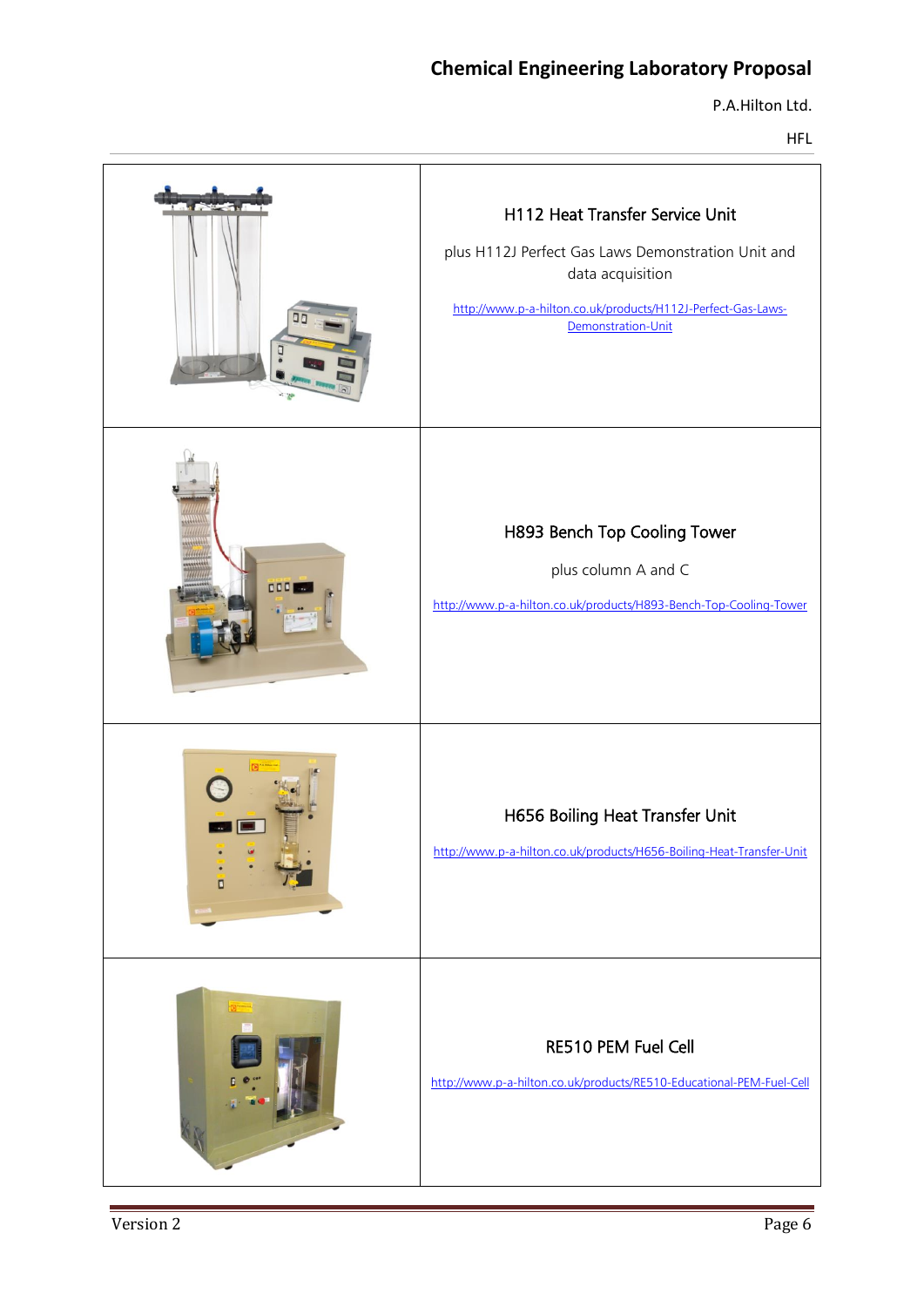HFL

# Product Range Overview

We would be pleased to assist with laboratory planning based on syllabus requirements, budget and space available. We recommend the following products for Chemical Engineering, divided for clarity into three academic levels, introductory, intermediate and advanced:

### Level 1: Introductory

### Measurement Fundamentals:

| H813                   | Dew Point Hygrometer            |
|------------------------|---------------------------------|
| <b>H814</b>            | Humidity Measurement Bench      |
| F110                   | Pressure Measurement Bench      |
| <b>Optional Extras</b> |                                 |
| F110A                  | Deadweight Tester               |
| F110B                  | Pressure Transducer and Digital |
|                        | Display                         |
| H <sub>981</sub>       | Temperature Measurement Methods |
|                        | & Calibration Unit              |
|                        |                                 |

### Combustion:

| C <sub>200</sub> | <b>Bomb Calorimeter</b>            |
|------------------|------------------------------------|
| C <sub>552</sub> | Flame Propagation & Stability Unit |

### Compressible Fluid Flow

| F100                   | Air Flow System                   |
|------------------------|-----------------------------------|
| <b>Optional Extras</b> |                                   |
| F100A                  | Multi-tube Manometer              |
| F100B                  | Bernoulli's Equation              |
| F100C                  | Boundary Layer Investigation      |
| F100D                  | Round Turbulent Jet Investigation |
| F100G                  | Drag Force Investigation          |
| F100H                  | Flow Visualisation Investigation  |

### Steam & Rankine Cycle

[H931](http://www.p-a-hilton.co.uk/products/H931-Steam-to-Water-Heat-Exchanger) Steam to Water Heat Exchanger

### Refrigeration & Heat Pumps

[R634](http://www.p-a-hilton.co.uk/products/R634-Refrigeration-Cycle-Demonstration-Unit) Refrigeration Cycle Demonstration Unit

### Incompressible Fluid Flow

| <b>HB100</b>           | Hydraulics Bench                  |
|------------------------|-----------------------------------|
| <b>Optional Extras</b> |                                   |
| <b>HB100B</b>          | Bernoulli's Theorem Demonstrator  |
| <b>HB100C</b>          | Flow Meter Demonstrator (Includes |
|                        | Venturi Meter and Orifice Plate)  |
| <b>HB100D</b>          | Pressure Losses In Bends And      |
|                        | Fittings                          |
| <b>HB100E</b>          | Stability Of A Floating Body      |
| <b>HB100F</b>          | Centre of Pressure                |
| <b>HB100G</b>          | Impact of a Jet                   |
| <b>HB100J</b>          | Osborne Reynolds Apparatus        |
| <b>HB100K</b>          | High Flow Flowmeter               |
| <b>HB100L</b>          | Twin Pump (Series or Parrallel)   |
|                        |                                   |

### Heat Transfer

| H <sub>102</sub>                 | Heat Transfer Service Unit                                                                                                        |
|----------------------------------|-----------------------------------------------------------------------------------------------------------------------------------|
| Optional Extras                  |                                                                                                                                   |
| H102A<br>H102B<br>H102C<br>H102D | Concentric Tube Heat Exchanger<br>Plate Heat Exchanger<br>Shell & tube Heat Exchanger<br>Jacketed Vessel with Coil and<br>Stirrer |
| H112                             | Heat Transfer Service Unit                                                                                                        |
| <b>Optional Extras</b>           |                                                                                                                                   |
| <b>H112A</b>                     | Linear Heat Conduction                                                                                                            |
| H112B                            | Radial Heat Conduction                                                                                                            |
| <b>H112C</b>                     | Laws of Radiant Heat<br>Transfer/Exchange                                                                                         |
| H112D                            | Combined Convection & Radiation                                                                                                   |
| H411                             | Flow Boiling Demonstration Unit                                                                                                   |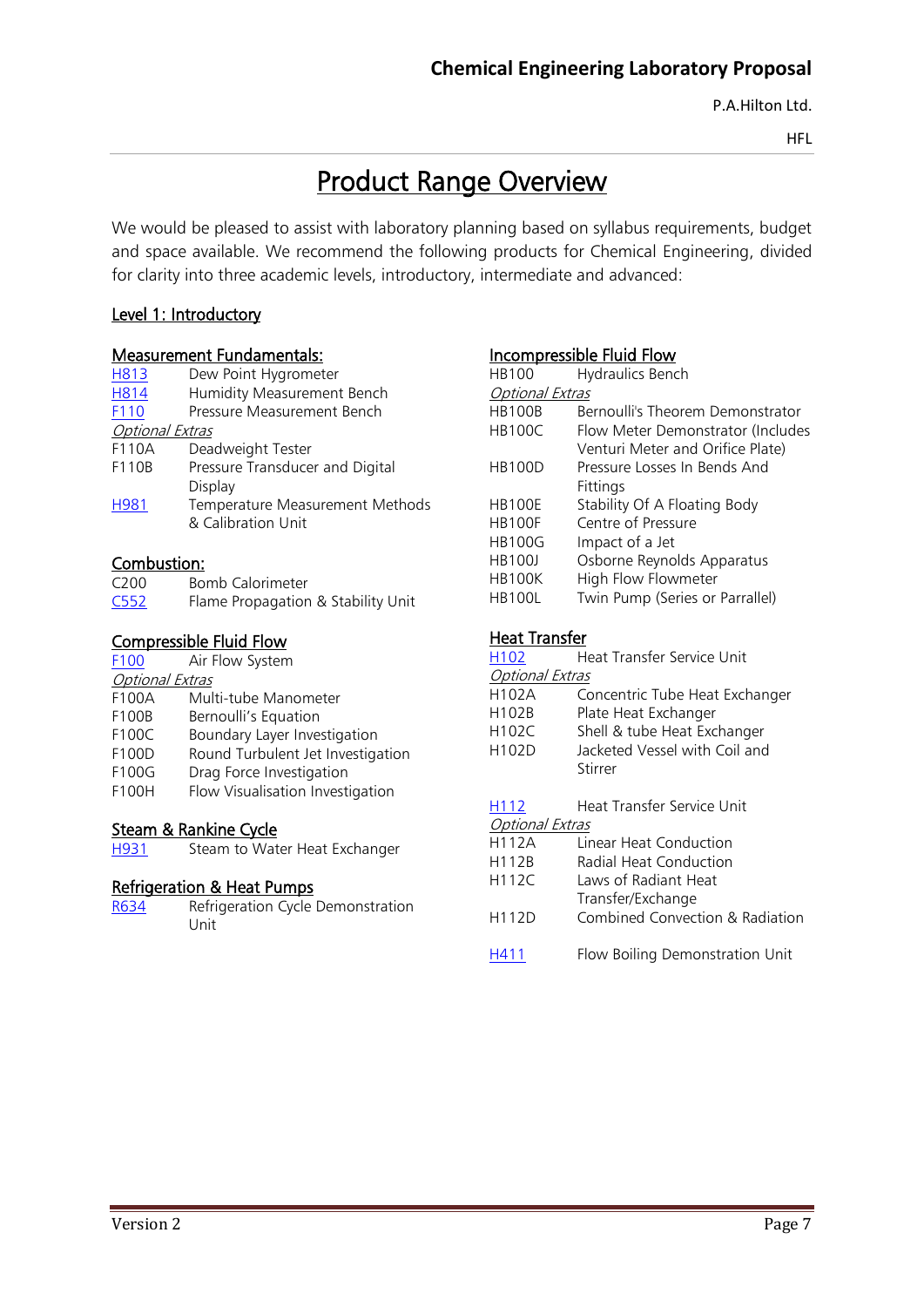P.A.Hilton Ltd.

HFL

### Level 2: Intermediate

# **Air Conditioning:**<br>A660 Air Cone

Air Conditioning Laboratory Unit

### Combustion:

| C492                   | Combustion Laboratory Unit |  |  |
|------------------------|----------------------------|--|--|
| <b>Optional Extras</b> |                            |  |  |
| C492A                  | Gas Burner                 |  |  |
| C492B                  | Oil Burner                 |  |  |
| C492C                  | Flue Installation Package  |  |  |
| <b>CC493A</b>          | Data Acquisition Upgrade   |  |  |

### Compressible Fluid Flow

| <b>Compressible Fluid Flow</b> |                                                                      |  |  |
|--------------------------------|----------------------------------------------------------------------|--|--|
| F <sub>100</sub>               | Air Flow System                                                      |  |  |
| <i>Optional Extras</i>         |                                                                      |  |  |
| F100J                          | Principles of Airflow, Pressure And<br>Velocity Distribution         |  |  |
| F100K                          | Principles of Airflow, Friction Losses<br>In Bends And Pipe Elements |  |  |
| F100M                          | Principles of Airflow, Fan Test And<br>Flow Measurement              |  |  |
| F300                           | Compressible Flow System                                             |  |  |
| <b>Optional Extras</b>         |                                                                      |  |  |
| F300A                          | Nozzle Performance Test Unit                                         |  |  |
| F300B                          | Nozzle Pressure Distribution Unit                                    |  |  |
| F300C                          | Experimental Impulse Turbine                                         |  |  |
| F300D                          | <b>Experimental Reaction Turbine</b>                                 |  |  |
| F300E                          | Fluidisation and Fluid Bed Heat<br>Transfer Module                   |  |  |
| F300G                          | Compressible Flow, Pipe Friction<br>Module                           |  |  |
| FC301A                         | Data Acquisition Upgrade                                             |  |  |

[F860](http://www.p-a-hilton.co.uk/products/F860-Single-Stage-Compressor-Test-Unit) Single Stage Compressor Test Unit<br>F865 Two Stage Compressor Test Set Two Stage Compressor Test Set

### Incompressible Fluid Flow

| <b>HB100</b>           | <b>Hydraulics Bench</b>               |
|------------------------|---------------------------------------|
| <b>Optional Extras</b> |                                       |
| <b>HB100B</b>          | Bernoulli's Theorem Demonstrator      |
| <b>HB100C</b>          | Flow Meter Demonstrator (Includes     |
|                        | Venturi Meter and Orifice Plate)      |
| <b>HB100D</b>          | Pressure Losses In Bends And Fittings |
| <b>HB100E</b>          | Stability Of A Floating Body          |
| <b>HB100F</b>          | Centre of Pressure                    |
| <b>HB100G</b>          | Impact of a Jet                       |
| <b>HB100J</b>          | Osborne Reynolds Apparatus            |
| <b>HB100K</b>          | High Flow Flowmeter                   |
| <b>HB100L</b>          | Twin Pump (Series or Parallel)        |
|                        |                                       |

| <b>Heat Transfer</b>   |                                                   |
|------------------------|---------------------------------------------------|
| <b>H050</b>            | Boyles Law Demonstrator                           |
| H <sub>102</sub>       | Heat Transfer Service Unit                        |
| <b>Optional Extras</b> |                                                   |
| H102E                  | <b>Extended Concentric Tube Heat</b><br>Exchanger |
| H102F                  |                                                   |
|                        | Extended Plate Heat Exchanger                     |
| H102G                  | Water Water Turbulent Flow Heat<br>Exchanger      |
| H102H                  | Coiled Concentric Tube Heat                       |
|                        | Exchanger                                         |
| H102J                  | Recycle Loops                                     |
| H102K                  | Film and Dropwise Condensation                    |
| <b>HC103A</b>          | Data Acquisition Upgrade                          |
| H112                   | <b>Heat Transfer Service Unit</b>                 |
| <b>Optional Extras</b> |                                                   |
| H112E                  | <b>Extended Surface Heat Transfer</b>             |
| H112F                  | Radiation Errors in Temperature                   |
|                        | Measurement                                       |
| H112G                  | Unsteady State Heat Transfer                      |
| H112H                  | Thermal Conductivity of Liquids &                 |
|                        | Gases                                             |
| H112J                  | Perfect Gas Laws Demonstration                    |
|                        | Unit                                              |
| H112S                  | <b>Boiling Heat Transfer</b>                      |
| <b>HC113A</b>          | Data Acquisition Upgrade                          |
|                        |                                                   |
| H656                   | Boiling Heat Transfer Unit                        |
| <u>Cooling Tower</u>   |                                                   |
| <b>H893</b>            | Bench Top Cooling Tower                           |
| <u>Fluid Bed</u>       |                                                   |
|                        |                                                   |
| H694                   | Fluid Bed Heat Transfer Unit                      |
|                        | <b>Refrigeration &amp; Heat Pumps</b>             |
| <b>R515</b>            | Mechanical Heat Pump                              |
| <b>R560</b>            | Water Water Heat Pump                             |
| R833                   | Air And Water Heat Pump                           |
|                        | <u>Steam &amp; Rankine Cycle</u>                  |
| S200                   | Steam Generator and Service                       |
|                        | Module                                            |
|                        |                                                   |
| S211                   | Steam Turbine Module                              |
| <b>S220</b>            | Rankine Cycle Steam Turbine                       |

#### Renewable Energy

| <b>RE510</b> | <b>Educational PEM Fuel Cell</b> |  |  |
|--------------|----------------------------------|--|--|
|              |                                  |  |  |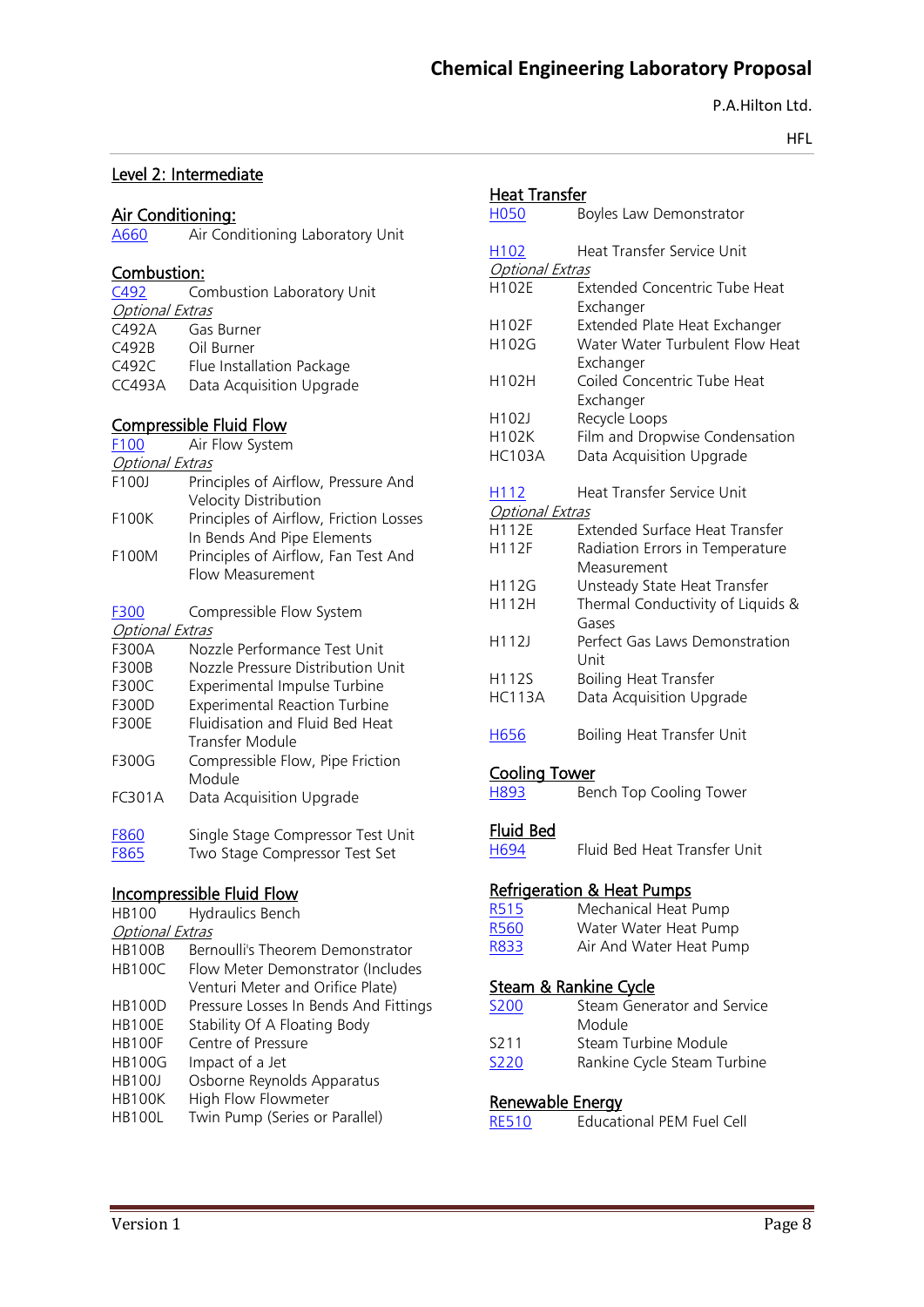HFL

### Level 3: Advanced

### Air Conditioning:

| A660                   | Air Conditioning Laboratory Unit |
|------------------------|----------------------------------|
| <b>Optional Extras</b> |                                  |
| A661A                  | Digital Temperature Upgrade      |
| A661B                  | Recirculation Duct Upgrade       |
| A660C                  | PID Control Upgrade              |
| A660D                  | <b>Environmental Chamber</b>     |
| AC661A                 | Data Acquisition Upgrade         |
| R <sub>100</sub>       | Pressure Enthalpy Software       |
|                        |                                  |

### Combustion:

| Combustion Laboratory Unit |  |  |
|----------------------------|--|--|
| <b>Optional Extras</b>     |  |  |
| Gas Burner                 |  |  |
| Oil Burner                 |  |  |
| Flue Installation Package  |  |  |
| Data Acquisition Upgrade   |  |  |
|                            |  |  |

### Compressible Fluid Flow

| F300                   | Compressible Flow System             |
|------------------------|--------------------------------------|
| <b>Optional Extras</b> |                                      |
| F300A                  | Nozzle Performance Test Unit         |
| <b>F300B</b>           | Nozzle Pressure Distribution Unit    |
| <b>F300C</b>           | <b>Experimental Impulse Turbine</b>  |
| <b>F300D</b>           | <b>Experimental Reaction Turbine</b> |
| <b>F300F</b>           | Fluidisation And Fluid Bed Heat      |
|                        | Transfer Module                      |
| <b>F300F</b>           | Vortex Tube Refrigerator Module      |
| F300G                  | Compressible Flow, Pipe Friction     |
|                        | Module                               |
| FC301A                 | Data Acquisition Upgrade             |
|                        |                                      |

### Heat Transfer

H<sub>112</sub> Heat Transfer Service Unit

Optional Extras

- H112M Marcet Boiler
- H112P Free and Forced Convection from Flat Pinned and Finned Plates
- H112Q Thermoelectric Heat Pump
- H112R Closed Cycle Hot Air Engine (Sterling Engine)
- H112S Boiling Heat Transfer
- HC113A Data Acquisition Upgrade

### Cross Flow Heat Exchanger

| H352                   | Cross Flow Heat Exchanger         |
|------------------------|-----------------------------------|
| <b>Optional Extras</b> |                                   |
| <b>H352A</b>           | Plain Tube and Tube Bundle in     |
|                        | Cross Flow                        |
| H352B                  | Local Heat Transfer Flement       |
| <b>H352C</b>           | Finned Tube Bundle in Cross Flow  |
| H352D                  | Free and Forced Convection from   |
|                        | Flat Pinned and Finned Plates     |
| <b>H352E</b>           | Heat Pipe Investigation Accessory |
| H352F                  | Pitot Static Traverse Plate       |

### Cooling Tower

| H893                   | Bench Top Cooling Tower        |  |
|------------------------|--------------------------------|--|
| <b>Optional Extras</b> |                                |  |
| <b>H893A</b>           | Column A - 7 Plates            |  |
| <b>H893C</b>           | Column C - 18 Plates           |  |
| <b>H893D</b>           | Column D - Empty Column        |  |
| <b>H893F</b>           | Packing Characteristics Column |  |
| <b>HC894A</b>          | Data Acquisition Upgrade       |  |
|                        |                                |  |

### Refrigeration & Heat Pumps

| R833             | Air and Water Heat Pump           |
|------------------|-----------------------------------|
| R715             | Refrigeration Laboratory Unit     |
| R <sub>100</sub> | Optional Pressure-Enthalpy        |
|                  | Software Upgrade                  |
| H060             | Laboratory Cooling Plant with Ice |
|                  | Store                             |
| 816              | Absorption Refrigeration          |
|                  | Demonstrator                      |

### Steam & Rankine Cycle

[S200](http://www.p-a-hilton.co.uk/products/S200-Steam-Generator-and-Service-Module) Steam Generator and Service Module S211 Steam Turbine Module<br>S220 Rankine Cycle Steam Tu Rankine Cycle Steam Turbine **Optional Extras**<br>S220A Ge <u>sis</u><br>Conorator Demonstrator Module

| SZZUA  | Generator Demonstrator Module |
|--------|-------------------------------|
| SC221A | Data Acquisition Upgrade      |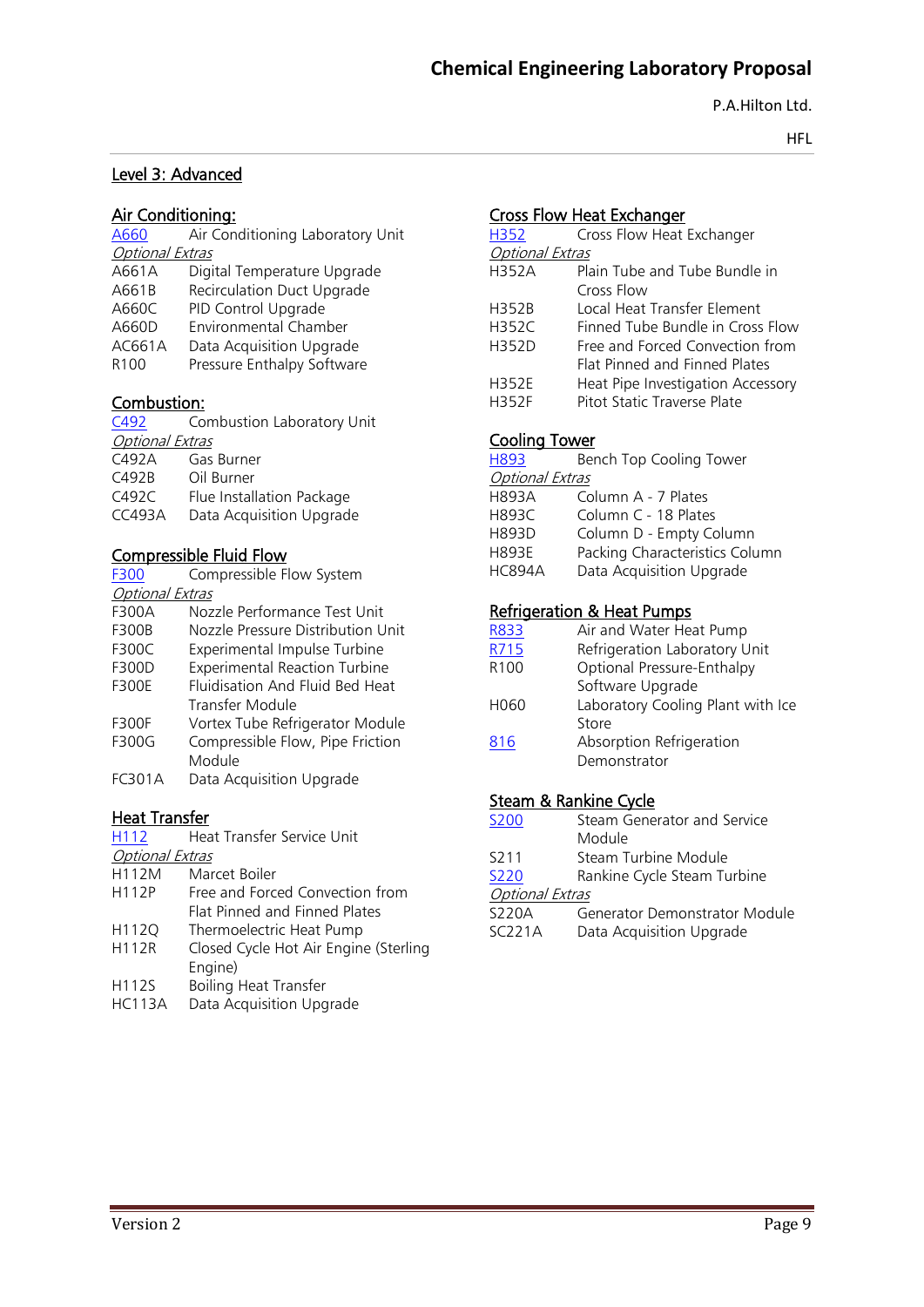HFL

# Laboratory Layout & Design

Whether a fully new laboratory is being constructed or an existing laboratory is being refurbished, it is crucial to ensure physical laboratory space is of optimum design to contain the units. If modifications are required, it is best to plan these in advance of receiving equipment on-site.

### Services Required:

- Once you have selected the units of interest, refer to the technical leaflets or website for more information on the services required, which may include:
	- o Water
	- o Drain
	- o Electricity
	- o Peripherals such as computers/laptops/tablets
- Lab furnishing and layout consider:
	- o Weights and dimensions of units
	- o Storage of peripherals
	- o Access for loading and transporting units
	- o Working areas for students and technicians

### How we can help:

- $\bullet$  Pre-purchase we can assist with:
	- o Lab planning
	- o Selection of appropriate products against syllabus requirements
	- o Site visits and advice on layout and services required.
- $\bullet$  Post-purchase we can assist with:
	- o Installation
	- o Commissioning
	- o Training of Technical and Teaching staff on-site